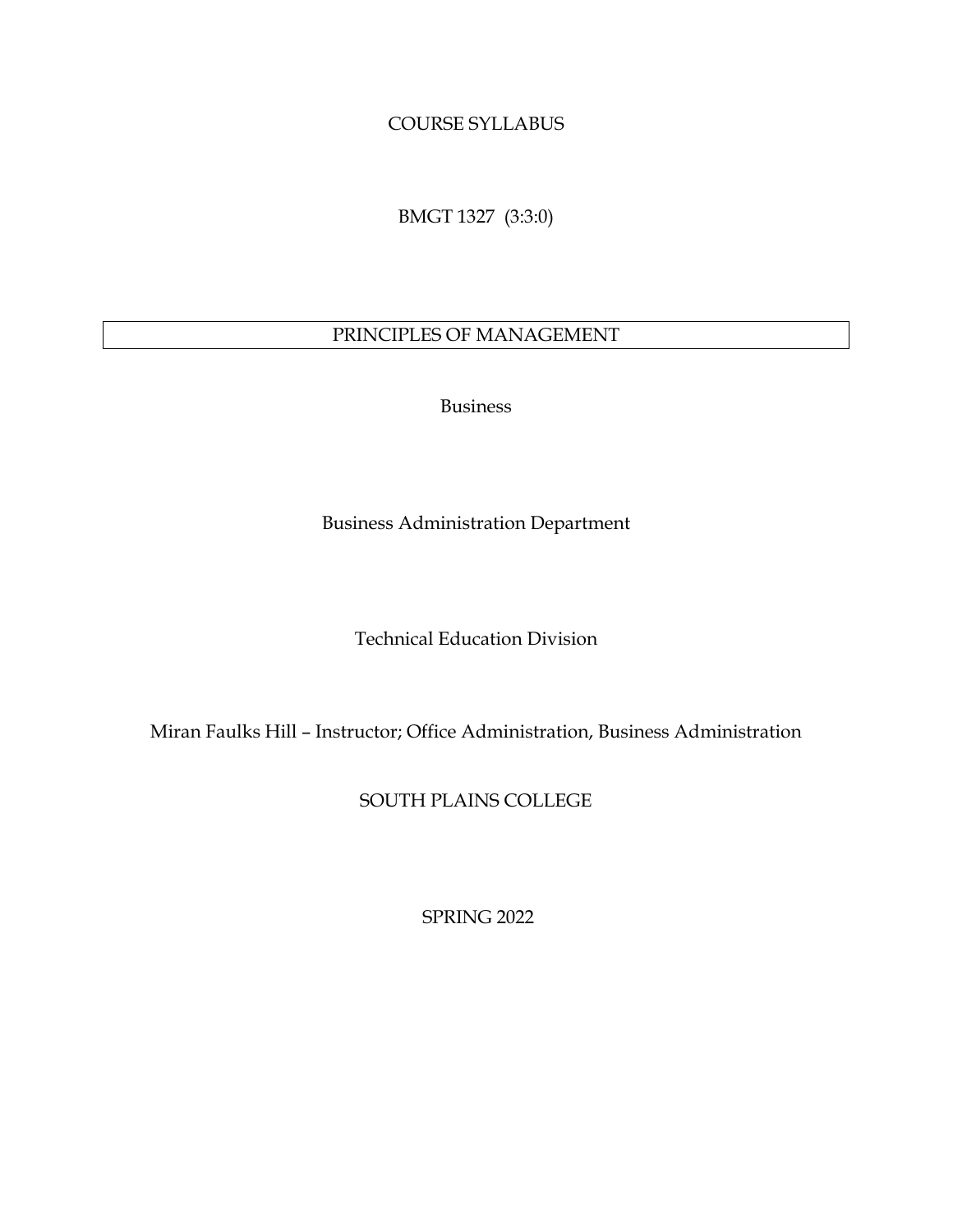#### **COURSE SYLLABUS SPRING 2022**

**Course Title: BMGT 1327-271, Principles of Management Meeting Time: Section 271; M 6:00 PM – 8:50 PM; LC 124 Instructor Information:**

| Instructor:              |          | Miran Faulks Hill            |          |             |  |  |  |
|--------------------------|----------|------------------------------|----------|-------------|--|--|--|
| Office:                  |          | LC 120G (Lubbock Center)     |          |             |  |  |  |
| <b>Office Telephone:</b> |          | 806.716.4917                 |          |             |  |  |  |
| E-mail:                  |          | mhill@southplainscollege.edu |          |             |  |  |  |
| <b>Office Hours:</b>     |          |                              |          |             |  |  |  |
|                          |          |                              |          |             |  |  |  |
| Monday                   | Tuesday  | Wednesday                    | Thursday | Friday      |  |  |  |
| $9:00$ AM - Noon         | By Appt. | $11:00 AM - 1:00$            | By Appt. | $9:00 AM -$ |  |  |  |
|                          |          | <b>PM</b>                    |          | Noon        |  |  |  |

**Online Disclaimer: This is to notify you that materials you may be accessing in chat rooms, bulletin boards or unofficial Web pages are not officially sponsored by South Plains College. The United States Constitution rights of free speech apply to all members of our community regardless of the medium used. We disclaim all liability for data, information or opinions expressed in these forums.**

**COURSE DESCRIPTION:** This is a course designed to introduce the student to concepts, terminology, principles, theories, and issues in the field of management.

**COURSE OBJECTIVES:** The student will explain various theories, processes, and functions of management; apply theories to a business environment; identify leadership roles in organizations; and describe elements of the communication process.

**HOW THIS COURSE IS CONDUCTED:** This course is a hybrid course, which means that we will meet Face-to-Face once weekly and then you will access course information and respond to me and/or other students through the use of the Internet. Blackboard is used to deliver and manage this course, as well as Cengage Mind Tap. Blackboard and Cengage are software packages that are written to help manage online courses. You are encouraged to use the Blackboard course email to ask the instructor any questions you may have about the course etc.

#### **TEXT AND OTHER MATERIALS**

*Fundamentals of Management,* Griffin; 9th Ed., ©2019. ISBN: 9781305970229 OneDrive or 1GB+ Flash/Jump drive **Inclusive Access:**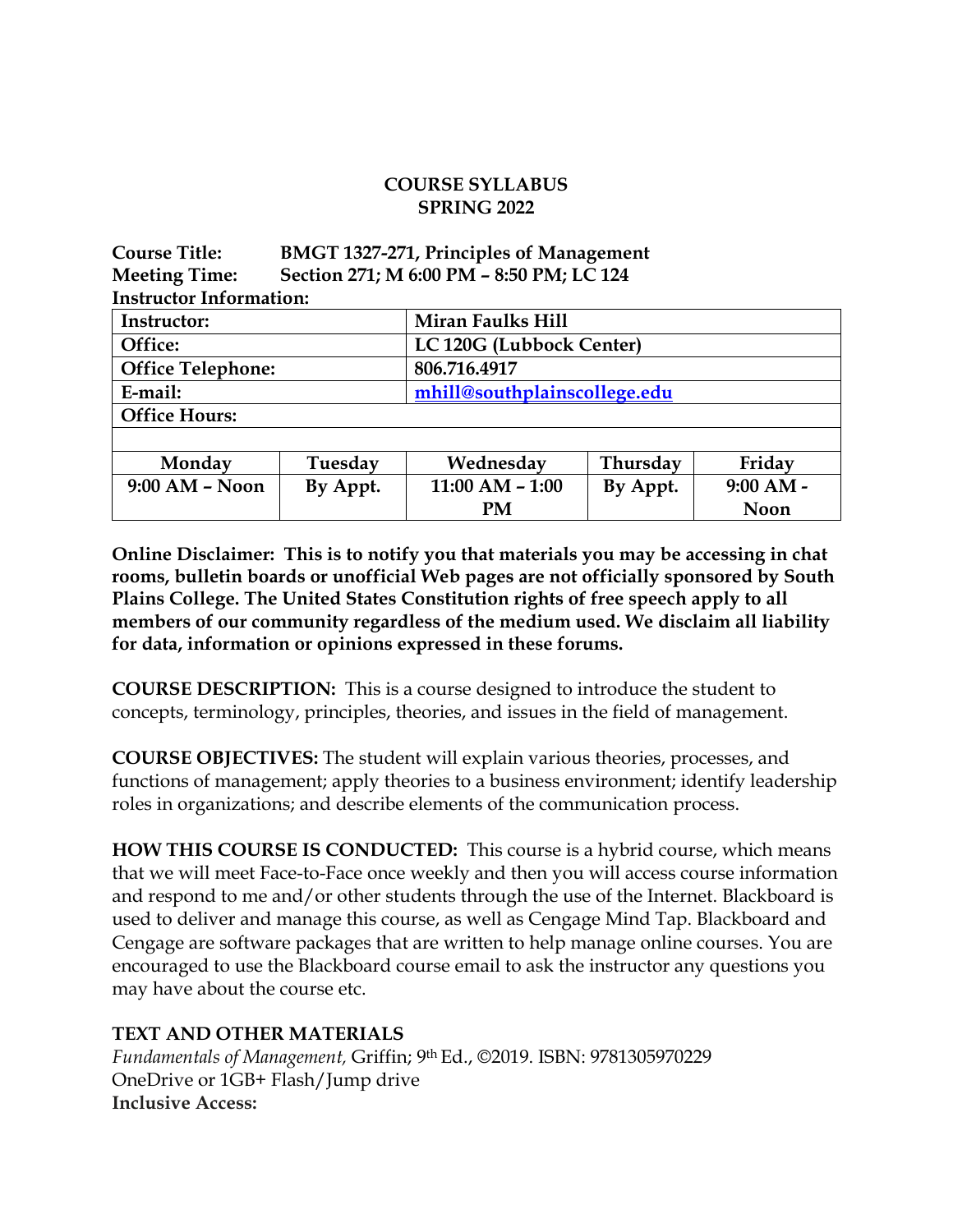All of you have the electronic textbook and digital homework already paid for through your tuition! Which is awesome! You will have first day access to your E-Textbook and homework assignments through this Blackboard course!!

- **Textbook:** The textbook and resources for this course are available in digital form through the Inclusive Access textbook program at South Plains College. That means the e-book edition of the textbook and/or all required resources are provided in the Blackboard portion of the course from the first day of class. The fee for the e-book/resources is included in the student tuition/fee payment, so there is no textbook or access card to purchase for this course.
- **E-book features:** Access to a cloud-based e-reader is provided by RedShelf via Blackboard. RedShelf e-book features include the ability to hear the text read aloud, highlight, take notes, create flash cards, see word definitions, build study guides, print select pages, and download up to 20% of the book for offline access. Visit <https://solve.redshelf.com/hc/en-us/requests/new> for e-book issues and support.
- **Upgrading to a physical textbook:** Students who prefer a printed textbook rather than an e-book may purchase a loose-leaf edition from the textbook publisher at a reduced price. You are also able to rent up to 4 physical textbooks through Cengage Unlimited for \$7.99 each.
- To access your course materials and explore Cengage Unlimited, log in to Blackboard and click on the link that says Cengage MindTap Weekly Assignments. When prompted, log in with your Cengage account and follow the prompts to complete the registration process.

# **EVALUATION POLICY**

You will have textbook reading assignments and textbook writing assignments. You will have four objective exams covering the assigned textbook chapter material. Simulation tasks are included in the textbook assignments to be completed throughout the course.

# **GRADING POLICY**

Your semester grade will be calculated as follows:

| <b>Introduction Assignment &amp; Syllabus Summary</b> |             |             |             |  | $5\%$          |  |
|-------------------------------------------------------|-------------|-------------|-------------|--|----------------|--|
| <b>Chapter Homework Assignments</b>                   |             |             |             |  | 35%            |  |
| <b>Chapter Video Questions</b>                        |             |             |             |  | 20%            |  |
| Exams                                                 |             |             |             |  | 30%            |  |
| <b>Final Exam</b>                                     |             |             |             |  | 10%            |  |
| $90-100 = A$                                          | $80-89 = B$ | $70-79 = C$ | $60-69 = D$ |  | Below $60 = F$ |  |

All completed weekly chapter homework assignments will automatically be submitted through *Cengage Mind Tap—* sign on instructions for this website will be posted on Blackboard in the first week of the semester.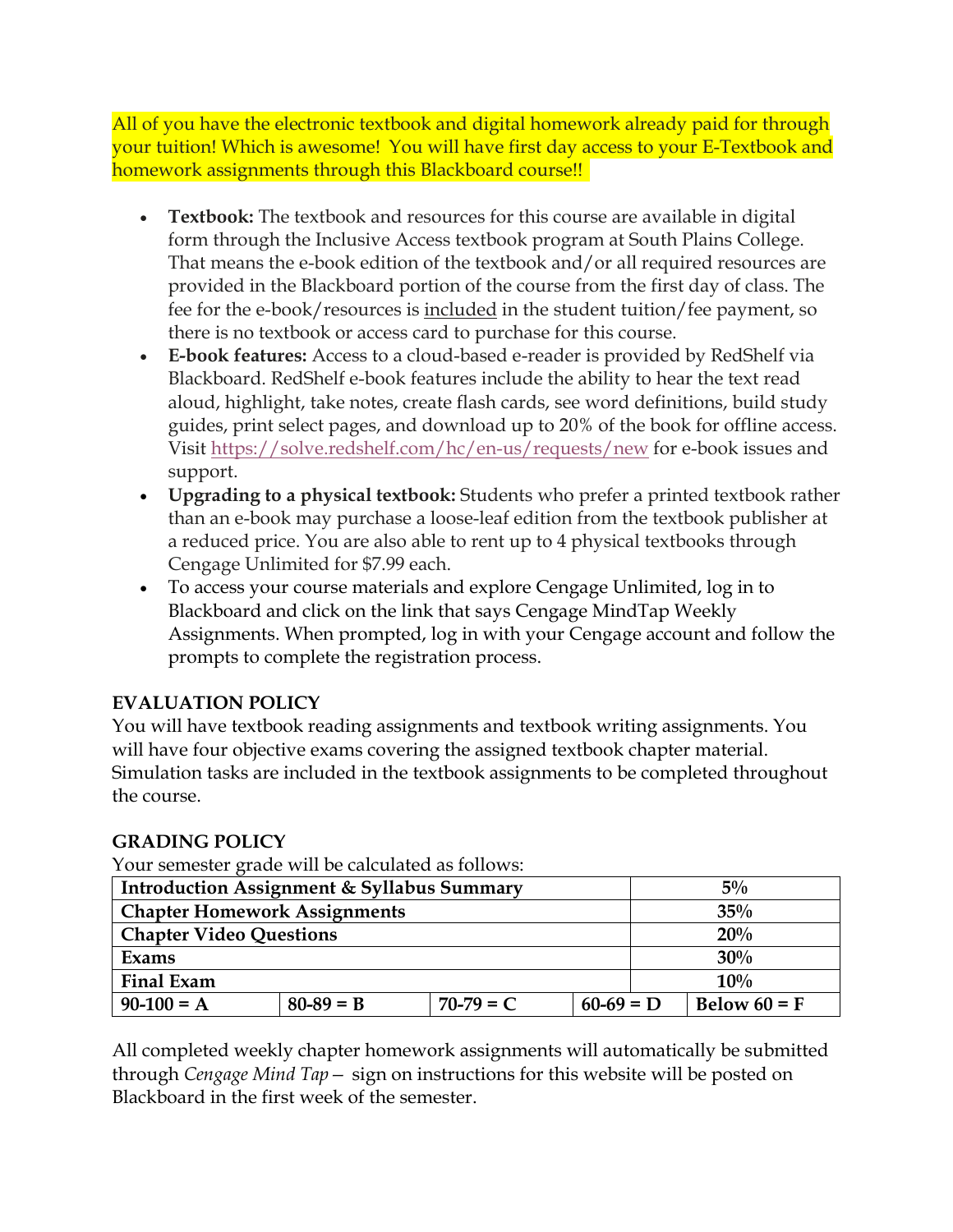**All assignments are due by 11:55 p.m. on the date posted on the course schedule/calendar. LATE WORK/ASSIGNMENTS WILL NOT BE ACCEPTED. Although, 1 homework grade will be dropped at the end of the semester. Introduction Assignment (due 01/23/2022) (2.5%)**

Post your introduction in the **Discussion** tool forum in Blackboard. In the discussion forum, post in the topic "your introduction." In the subject line put your name example, "John Doe's Introduction." Please include the following in your introduction. This assignment will be keyed in the body of the message window, please feel free to say hello to your fellow classmates if you wish, and discuss anything that you might have in common.

- Name
- Major
- Spare time activities (or if you had spare time, what would you do?)
- Favorite class so far and why
- Least favorite class so far and why
- Business or work area interests or career goals

#### **Syllabus Summary Assignment (due 01/23/2022) (2.5%)**

Submit an approximate one-page summary of this syllabus to me using the Blackboard discussion post area. The subject line of the discussion should read "Syllabus summary—Your name". Do not include in the summary such things as my contact information, etc. that I already know. Include things you feel most important to remember during the semester. At the bottom of your summary, please state that you agree to the syllabus guidelines and put the current date by your name.

#### **Chapter Homework Assignments (35%) --Submitted in Cengage Mind Tap**

Weekly homework in Cengage will be outlined in the semester schedule, opening Sundays at 6 AM and due the following Sunday by 11:55PM (you will have over a week to complete these assignments, remember that I do not accept late work). Please pay close attention to your semester schedule and the Cengage schedule for due dates etc.

#### **Cengage Mind Tap Video Questions (20%) -- Submitted in Blackboard within the "Turn It In" Folder**

Weekly videos will be posted within Cengage MindTap, as well as the video questions, which will be posted within Blackboard. Answers to these video discussion questions will be accepted to the instructor through Blackboard "Turn It In" folder, by the due date outlined in the semester schedule, opening Sundays at 6 AM and due the following Sunday by 11:55 PM (you will have over a week to complete these assignments, remember that I do not accept late work). Please pay close attention to your semester schedule and the Cengage schedule for due dates etc.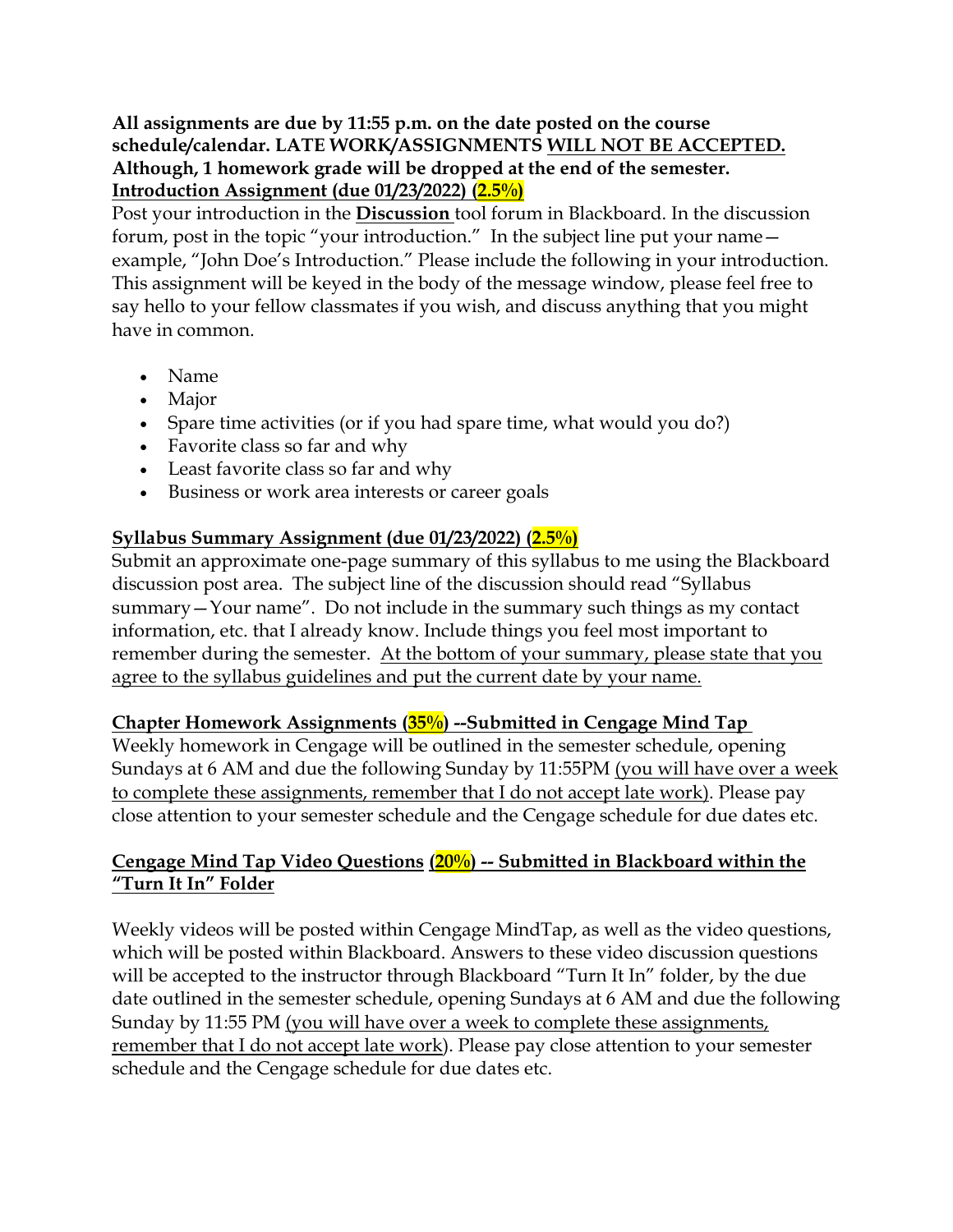**Exams (30%) and Final Exam (10%)\*\*\*: There will be 4 to 5 exams (Including comprehensive Final Exam) covering 2-4 chapters each over the major areas of study related to management listed under the course outline below plus the comprehensive final exam. Each exam will be released on Sunday mornings at 6:00 AM and will close on the following Sunday at 11:55PM in Cengage Mind Tap. You will be able to click on the exam link and select the exam as soon as it is made available. When you begin the exam, you will have 1 hour and 15 minutes (75 minutes) to complete and submit the exam.**

**MAKE-UP EXAM POLICY: I do not give make-up exams or accept late exams**. The **final exam** will be **comprehensive** and will either replace the lowest score of the major chapter exams (even if the final exam score is lower) **or** replace one missed major chapter exam. All students will take the final comprehensive exam. If student does not take final comprehensive exam, final grade will be lowered by one letter grade at the end of the semester.

#### **SOFTWARE**

**If you do not have the appropriate software, you may download it from Microsoft at** <https://products.office.com/en-us/student/office-in-education>**.**

#### **TUTORING INFORMATION**

SPC Tutors

Tutoring is FREE for all currently enrolled students. Make an appointment or drop-in for help at any SPC location or online! Visit the link below to learn more about how to book an appointment, view the tutoring schedule, get to know the tutors, and view tutoring locations.

[http://www.southplainscollege.edu/exploreprograms/artsandsciences/teacheredtuto](http://www.southplainscollege.edu/exploreprograms/artsandsciences/teacheredtutoring.php) [ring.php](http://www.southplainscollege.edu/exploreprograms/artsandsciences/teacheredtutoring.php)

#### Tutor.com

You also have 180 FREE minutes of tutoring with tutor.com each week, and your hours reset every Monday morning. Log into Blackboard, click on the tutor.com link on the left-hand tool bar and grab a session with a tutor. You can access tutor.com during the following times:

Monday – Thursday: 8 pm – 8 am 6 pm Friday – 8 am Monday Morning

#### **ATTENDANCE POLICY**

Students are to be punctual and in attendance to each scheduled meeting. It is imperative to be present during scheduled class time. This helps create an atmosphere of learning, discussion, and growth for all students. Attendance will be considered at the end of the semester towards extra credit. 2 total points of extra credit will be given for perfect attendance. Students are expected to attend class the entire scheduled class meeting time.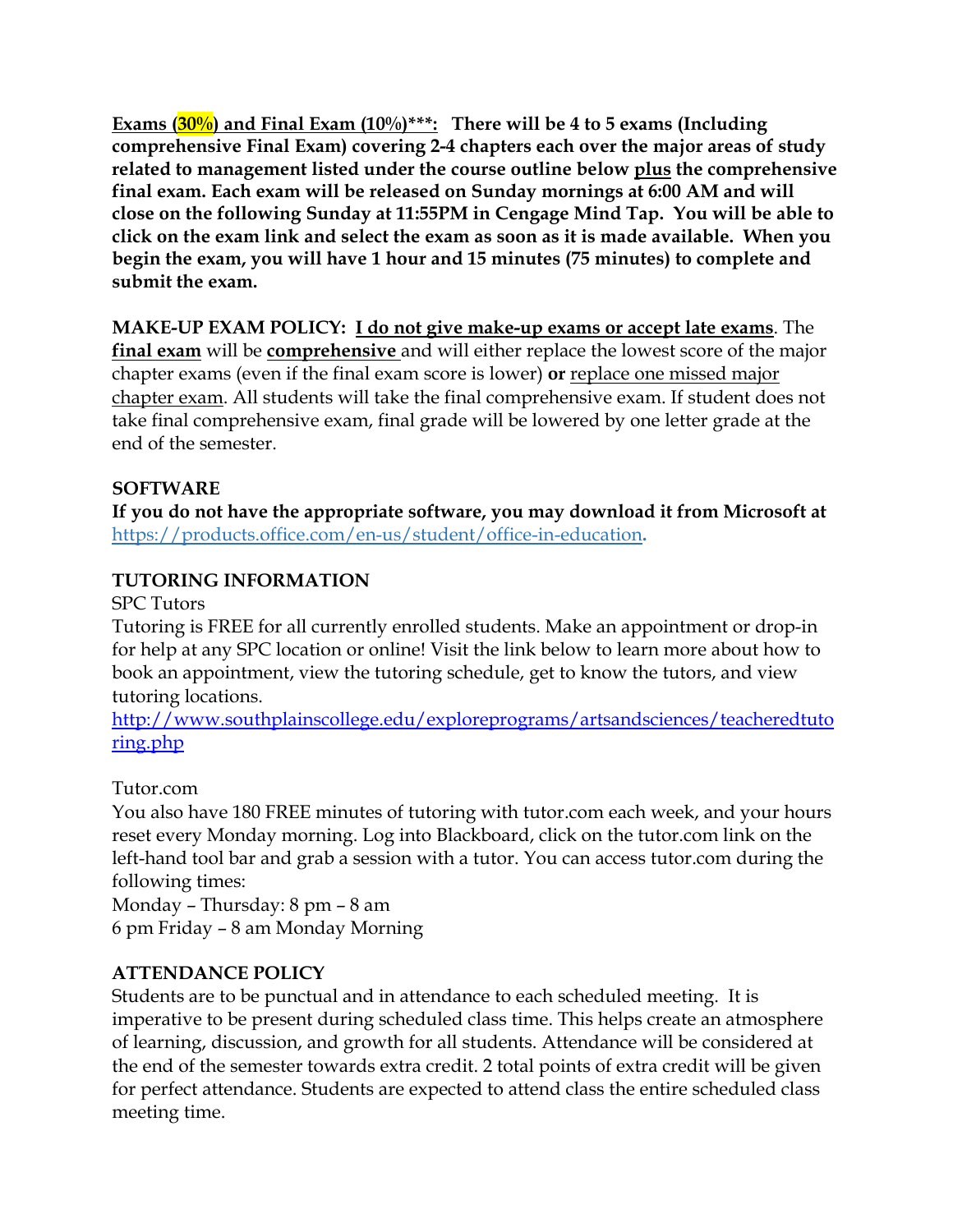# **COVID-19 INFORMATION**

If you are experiencing any of the following symptoms please do not attend class and either seek medical attention or get tested for COVID-19.

- Cough, shortness of breath, difficulty breathing
- Fever or chills
- Muscle or body aches
- Vomiting or diarrhea
- New loss of taste and smell

Please also notify DeEtte Edens, BSN, RN, Associate Director of Health & Wellness at [dedens@southplainscollege.edu](mailto:dedens@southplainscollege.edu) or 806.716.2376.

\**Consistent with the latest CDC recommendations, we have revised our guidance for students, faculty, and staff who have a known exposure or have tested positive.*

- *Anyone with a known exposure should wear a mask for 10 days and should seek a COVID-19 test on day five after exposure.*
- *If you test positive or develop symptoms, you should immediately self-isolate and seek a COVID-19 test.*
- *Please immediately notify your instructor, supervisor, and DeEtte Edens, Associate Director of Health and Wellness, any time you test positive for COVID-19.*
- *Anyone who tests positive is required to self-isolate for five days. Following the five-day isolation period, if you are asymptomatic or your symptoms are resolving, you may return to work or class but should wear a mask for five additional days.*
- *If you are still symptomatic, please contact DeEtte Edens at [dedens@southplainscollege.edu](mailto:dedens@southplainscollege.edu) or 806-716-2376 prior to your return date.*

# **WITHDRAWAL POLICY**

It is the student's responsibility to verify administrative drops through MySPC using his or her student online account. If it is determined that a student is awarded financial aid for a class or classes in which the student never attended or participated, the financial aid award will be adjusted in accordance with the classes in which the student did attend/participate and the student will owe any balance resulting from the adjustment.

If for any reason the student is unable to complete the course requirements, it is the student's responsibility to initiate their own withdrawal by the drop date for the semester. An administrative drop by the instructor in this course will, in most cases, result in the student receiving an "F" (not an "X"). **The last day for students to drop the course is April 28, 2022.** However, always talk to your instructor before dropping.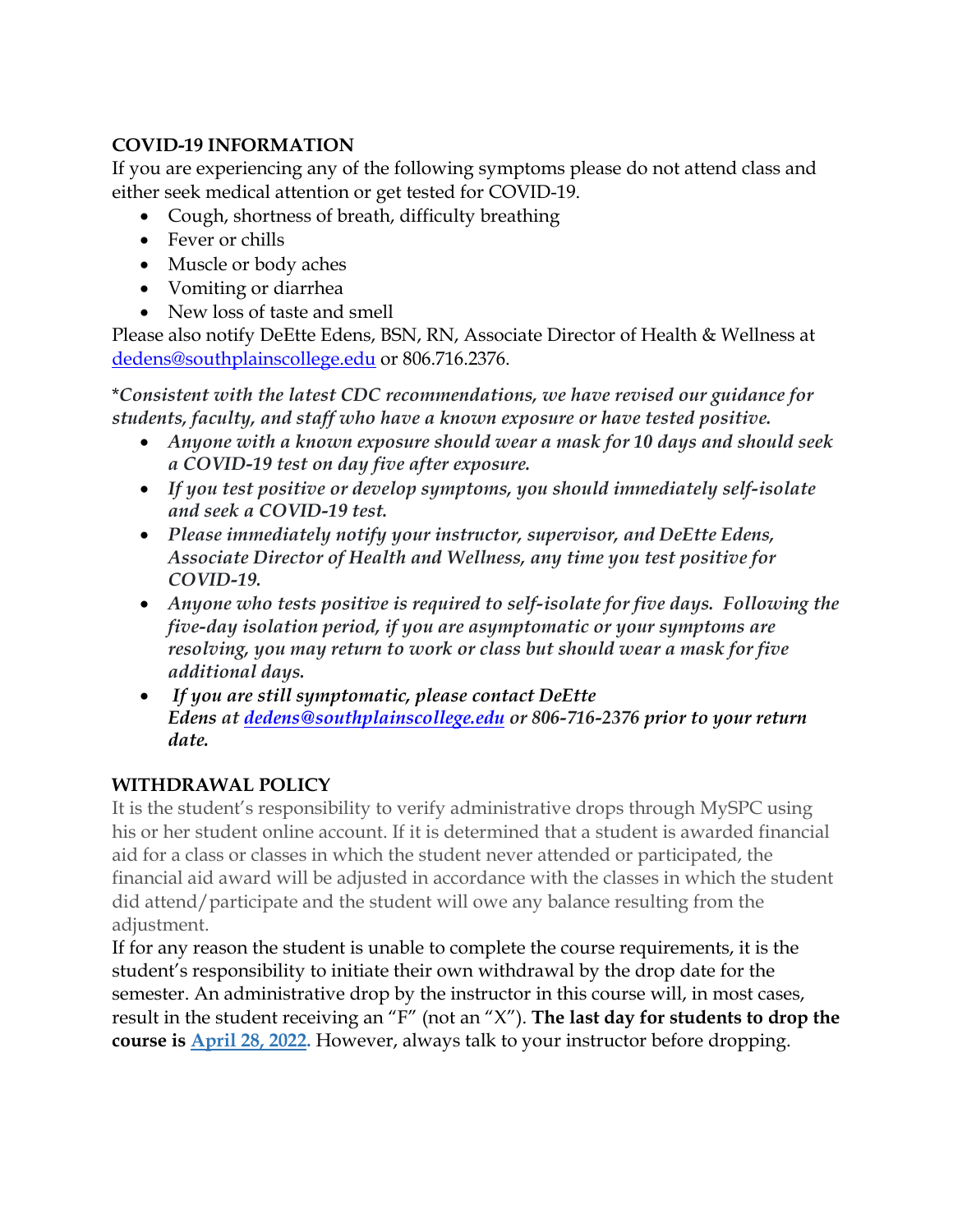# **STUDENT CONDUCT**

Expected student conduct is as outlined in the SPC catalog. Please note that there is an online component to this course and others will see your responses to questions. Please do not post any pictures or data that others may find offensive.

# **NEW SPC E-MAIL INSTRUCTIONS**

- 1. Navigate to **[https://office.com](https://office.com/)** and select **Sign In**
- 2. Username: [MySPCusername@southplainscollege.edu](mailto:MySPCusername@southplainscollege.edu) (please note the @students has been dropped)
- 3. Password: *Your MySPC/Blackboard password*
- 4. Select **Outlook** to check your new SPC email!

You can also forward your SPC email to another e-mail of your choice. You can do this by following these steps:

- 1. Login to Office 365 [\(http://office.com/\)](http://office.com/)
- 2. Click **Outlook**.
- 3. Click **Settings (**gear icon in the upper right-hand of your screen).
- 4. At the bottom of the Settings panel, Click **View all Outlook settings** Click **Mail**.
- 5. Click **Forwarding**
- 6. Under the "Forwarding" heading, select **Enable Forwarding**
- 7. Type the email address you wish to forward your mail (e.g., Gmail, Hotmail, etc.)
- 8. Recommended: Select "Keep a copy of all forwarded messages" *Note*: if you do not select this, nothing sent to your @southplainscollege.edu email account will be saved in your SPC mailbox.
- 9. Select **Save**.

# **COURSE OBJECTIVES**

These are the major areas of study that will comprise the chapters covered:

- Intro. To Management
- Planning
- Organizing
- Leading
- Controlling

# **ASSIGNMENT DUE DATES**

Week 1: January 23rd – Syllabus and Discussion Question Week 2: January 30th – Chapters 1 and 2 Week 3: February  $6<sup>th</sup>$  – Chapters 3 and 4 Week 4: February 13th – Chapter 5 Week 5: February 20th – Exam 1 (Chapters 1-5) and Chapter 6 Week 6: February 27<sup>th</sup> – Chapters 7 and 8 Week 7: March 6<sup>th</sup> - Chapter 9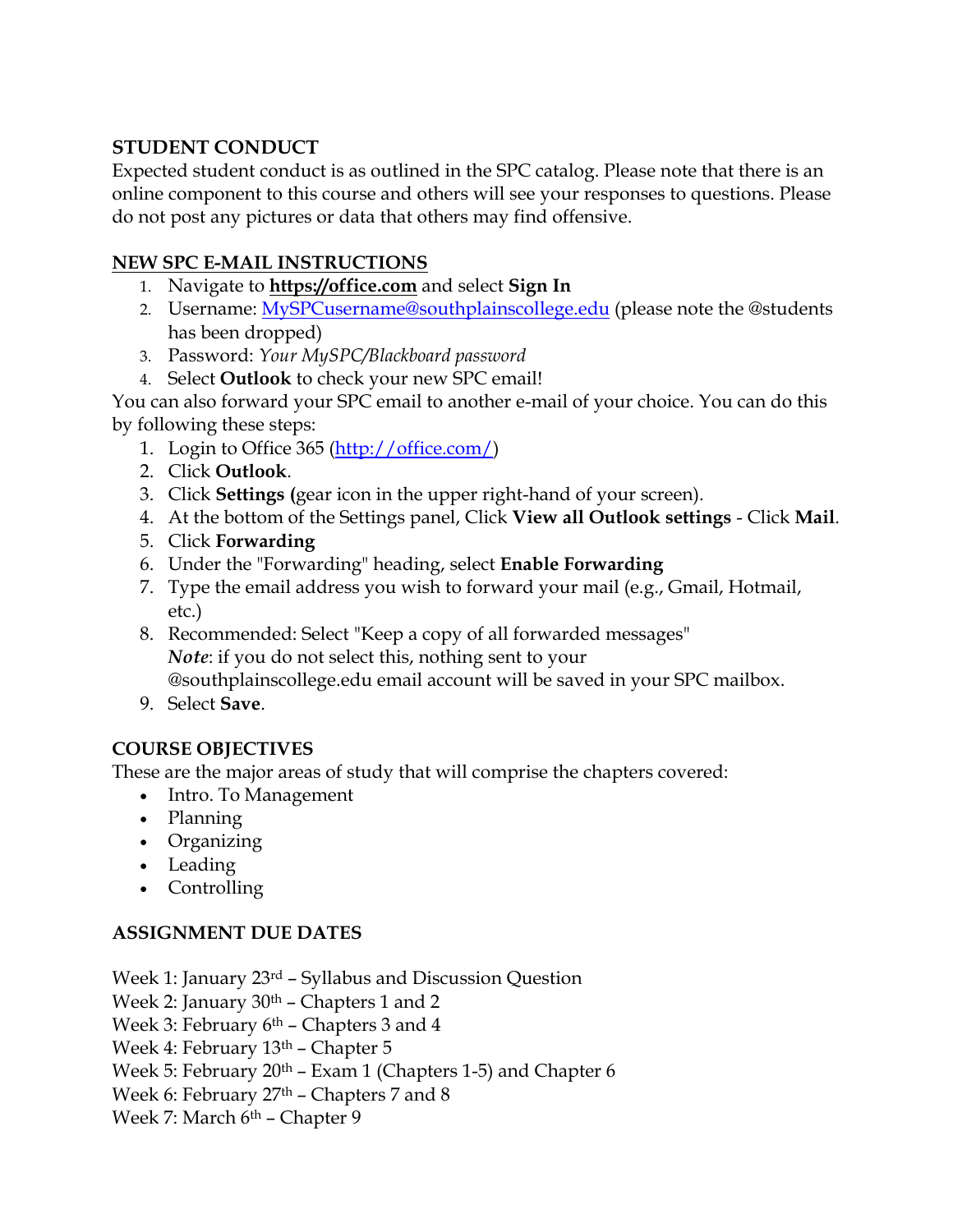Week 8: March 20th – Exam 2 (Chapters 6-9) Week 9: March 27<sup>th</sup> – Chapters 10 and 11 Week 10: April 3rd – Chapter 12 Week 11: April 10<sup>th</sup> – Chapter 13 Week 12: April 17th – Exam 3 (Chapters 10-13) Week 13: April 24th – Chapter 14 Week 14: May 1st – Chapter 15 Week 15: May 8th – Exam 4 (Chapters 14-15) Week 16: May 12th - Final Exam – Chapters 1-15

Note: All deadlines are at 11:59 PM on Sunday unless you are notified differently. New Assignments open on Sunday at 6 AM.

**COMPUTER LABS:** There are several computer labs with the locations, and hours of operation below. You will need to present your SPC student ID at some of these locations.

- Levelland campus: Technology Center, Monday Thursday from 8 a.m. to 9 p.m. and Friday from 8 a.m. to 4 p.m.
- Reese campus library: Building 8, Monday Thursday from 8 a.m. to 8 p.m. and Friday from 8 a.m. to 4 p.m.
- Reese campus: Building 8, Room 827. This lab is available first for students enrolled in computer classes then students enrolled in other courses. Hours will be posted on the door.
- Lubbock Center, Monday Thursday from 8 a.m. to 7 p.m. and Friday from 8 a.m. to 4 p.m.

**TECHNICAL PROBLEMS/SUPPORT:** If you are having computer problems, you have to let me know. I will try to help you in any way that I can. E-mail blackboard@southplainscollege.edu is your first contact with technical problems related to the Blackboard program. I am your contact with content issues for the course. Please remember that it is your responsibility to have a backup plan if your computer goes down. Please have this plan in place now and do not wait until it is a crisis situation. If you lose your assignments due to bad flash drives, computer crash, or your dog ate your homework, there is nothing I can do about it. THIS IS YOUR WARNING TO HAVE A BACKUP PLAN IN PLACE.

PLEASE DO NOT WAIT UNTIL THE LAST MINUTE TO TURN ASSIGNMENTS IN OR YOU MAY HAVE PROBLEMS! Remember the saying "TECHNOLOGY HAPPENS"! So, it is strongly recommended to work on and submit assignments early before the date due. If an assignment is due and you are not able to access the Internet because the SPC server is down (which rarely happens), you have several options available: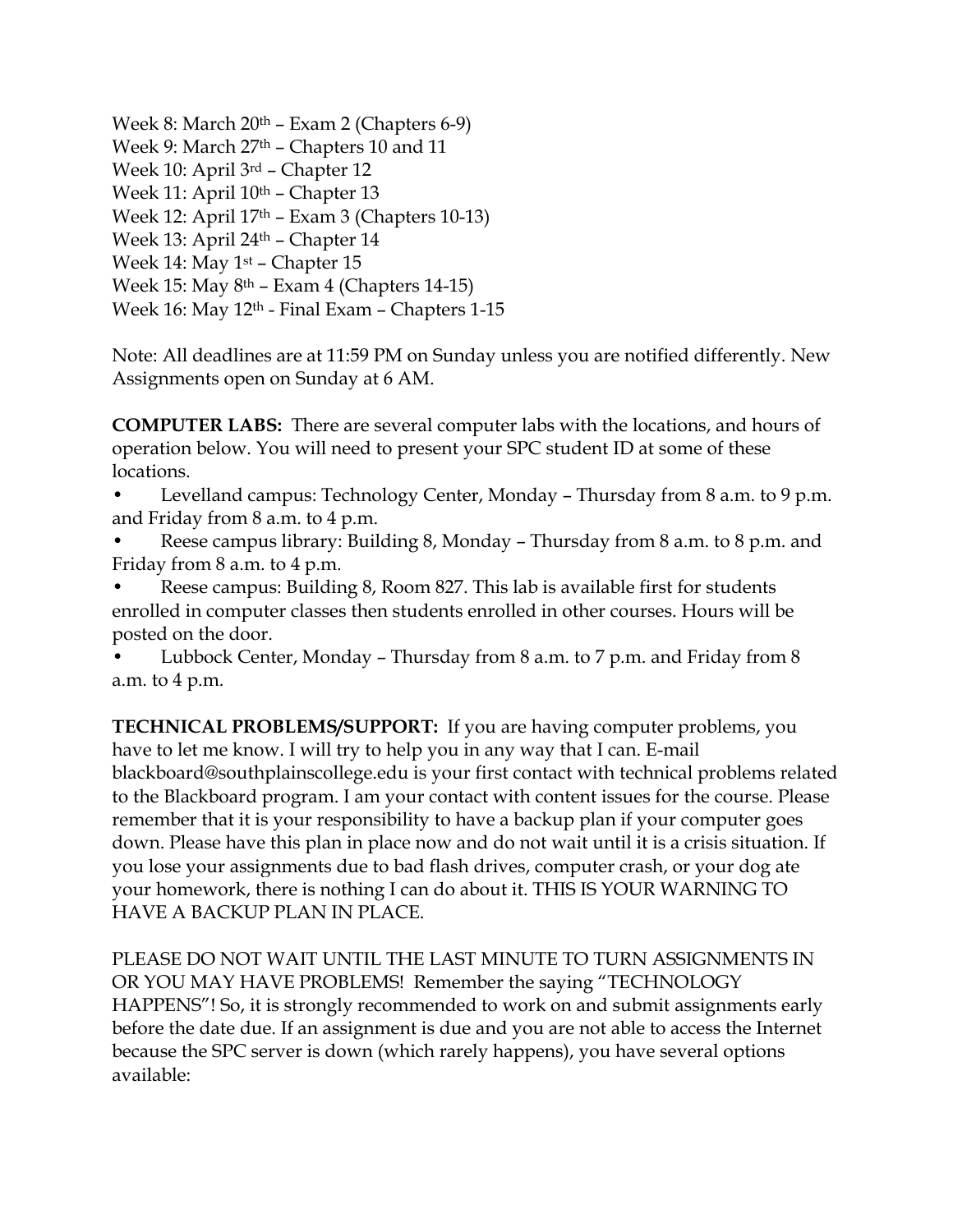1. Cengage will not be affected if Blackboard is down, so go ahead and complete your work in Cengage.

2. If you have to email me attachments and Blackboard is down, you can email them to my SPC email (only in an emergency!) at mfaulks@southplainscollege.edu Use these options only as a last resort. If you must use one of these options, email and call me to let me know.

# **SPECIAL SERVICES: Disabilities Statement**

Students with disabilities, including but not limited to physical, psychiatric, or learning disabilities, who wish to request accommodations in this class should notify the Disability Services Office early in the semester so that the appropriate arrangements may be made. In accordance with federal law, a student requesting accommodations must provide acceptable documentation of his/her disability to the Disability Services Office. For more information, call or visit the Disability Services Office at Levelland Student Health & Wellness Center 806-716-2577, Reese Center (also covers ATC) Building 8: 806-716-4675, Plainview Center Main Office: 806-716-4302 or 806-296-9611, or the Health and Wellness main number at 806-716-2529.

**ACADEMIC INTEGRITY:** It is the aim of the faculty of South Plains College to foster a spirit of complete honesty and a high standard of integrity. The attempt of any student to present their own work, which he or she has not honestly performed, is regarded as a most serious offense and renders the offender liable to serious consequences, possibly suspension. Students should refer to the SPC General Catalog policy regarding consequences for cheating and plagiarism and for events defined as cheating and plagiarism (see "Academic Integrity" as well as "Student Conduct" sections in college catalog).

**CAMPUS CONCEALED CARRY** - Texas Senate Bill - 11 (Government Code 411.2031, et al.) authorizes the carrying of a concealed handgun in South Plains College buildings only by persons who have been issued and are in possession of a Texas License to Carry a Handgun. Qualified law enforcement officers or those who are otherwise authorized to carry a concealed handgun in the State of Texas are also permitted to do so. Pursuant to Penal Code (PC) 46.035 and South Plains College policy, license holders may not carry a concealed handgun in restricted locations. For a list of locations, please refer to the SPC policy at:

(http://www.southplainscollege.edu/human\_resources/policy\_procedure/hhc.php) Pursuant to PC 46.035, the open carrying of handguns is prohibited on all South Plains College campuses. Report violations to the College Police Department at 806-716-2396 or 9-1-1.

# **DIVERSITY STATEMENT**

In this class, the teacher will establish and support an environment that values and nurtures individual and group differences and encourages engagement and interaction.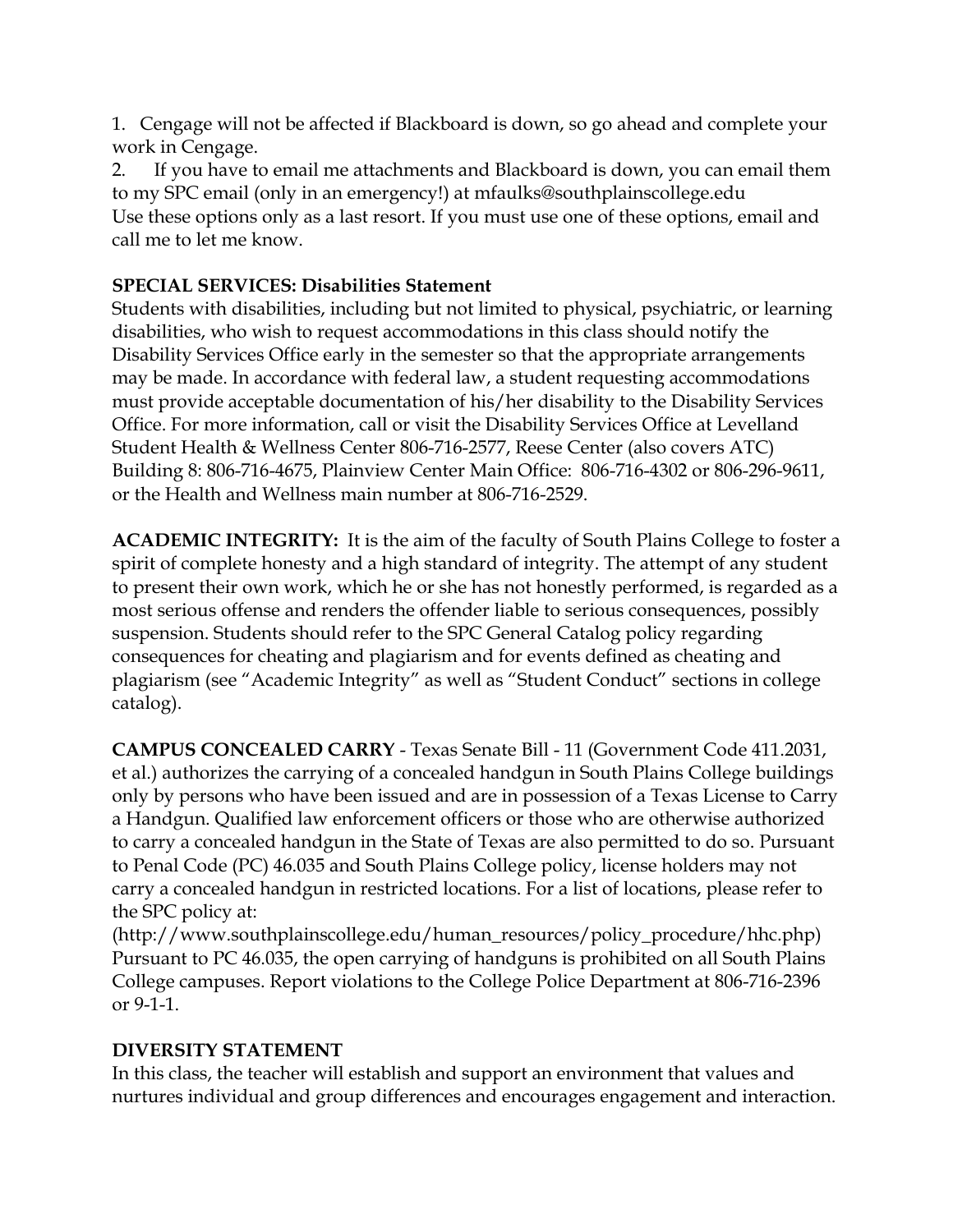Understanding and respecting multiple experiences and perspectives will serve to challenge and stimulate all of us to learn about others, about the larger world and about ourselves. By promoting diversity and intellectual exchange, we will not only mirror society as it is, but also model society as it should and can be.

#### **PREGNANCY ACCOMMODATIONS STATEMENT**

If you are pregnant, or have given birth within six months, Under Title IX you have a right to reasonable accommodations to help continue your education. To activate accommodations, you must submit a Title IX pregnancy accommodations request, along with specific medical documentation, to the Director of Health and Wellness. Once approved, notification will be sent to the student and instructors. It is the student's responsibility to work with the instructor to arrange accommodations. Contact Chris Straface, Director of Health and Wellness at 806-716-2362 or email cstraface@southplainscollege.edu for assistance.

# **GENERAL SAFETY ON CAMPUS**

South Plains College recognizes the importance of safety on campus. The protection of persons and property is a responsibility which we all share. Personal safety begins with the individual. The following guidelines are intended to assist you in protecting yourself and to encourage practices that contribute to a safe environment for our campus community.

1 Never leave your personal property unsecured or unattended.

2 Look around and be aware of your surroundings when you enter and exit a building.

3 Whenever possible, avoid walking alone, particularly after dark. Walk to your vehicle with other class members or request that the Security Guard walk you to your car.

4 When approaching your vehicle, keep your keys in your hand; look under your car and in the back seat and floorboard. Lock the doors as soon as you are inside your car.

# **EMERGENCY INFORMATION**

In case of emergency, contact the following numbers but DO NOT leave a voice mail message

894-9611, ext. 2338 - Levelland Campus 806-716-4677 – Lubbock Center 885-3048, ext. 2923 - Reese Center (mobile 893-5705)

**RESPONSE TIMES:** You should expect responses from me within 48 hours to emails sent using Blackboard email. If you haven't received a response within that time, communicate to me again either through email and/or telephone. It is possible your initial communication had not been received. I will not guarantee a response to email during SPC scheduled school holidays or on weekends.